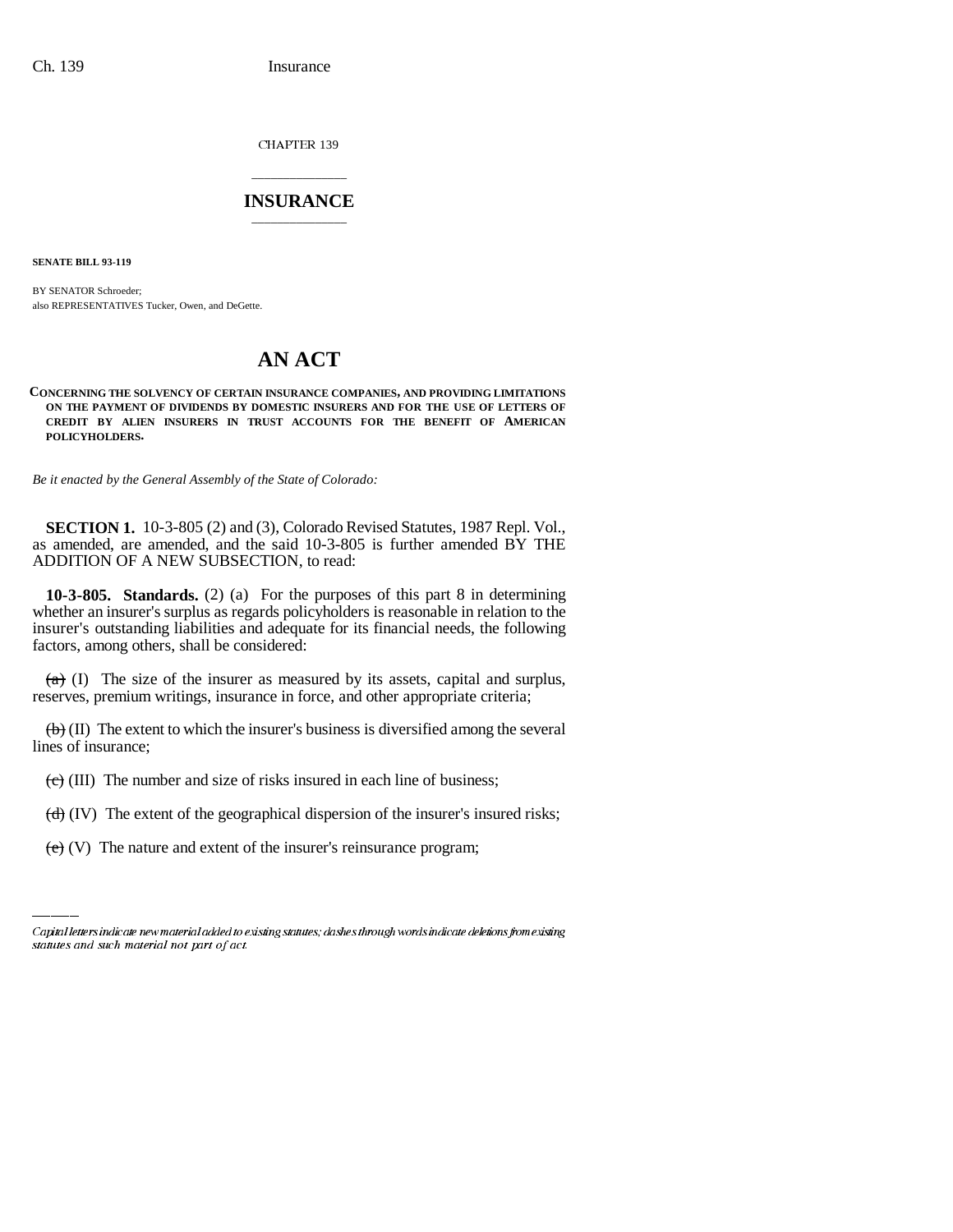$(f)$  (VI) The quality, diversification, and liquidity of the insurer's investment portfolio;

 $(g)$  (VII) The recent past and projected future trend in the size of the insurer's surplus as regards policyholders;

(h) (VIII) The surplus as regards policyholders maintained by other comparable insurers;

 $\overline{(ii)}$  (IX) The adequacy of the insurer's reserves; and

 $\leftrightarrow$   $(X)$  The quality and liquidity of investments in subsidiaries made pursuant to section 10-3-802. The commissioner may treat any such investment as a disallowed asset for purposes of determining the adequacy of surplus as regards policyholders, whenever in his judgment such investment so warrants. THE QUALITY OF THE INSURER'S EARNINGS AND THE EXTENT TO WHICH THE REPORTED EARNINGS INCLUDE EXTRAORDINARY ITEMS, SUCH AS SURPLUS RELIEF REINSURANCE TRANSACTIONS;

(XI) THE QUALITY AND LIQUIDITY OF INVESTMENTS IN SUBSIDIARIES MADE PURSUANT TO SECTION 10-3-802. THE COMMISSIONER MAY TREAT ANY SUCH INVESTMENT AS A DISALLOWED ASSET FOR PURPOSES OF DETERMINING THE ADEQUACY OF SURPLUS AS REGARDS POLICYHOLDERS, WHENEVER SUCH INVESTMENT SO WARRANTS; AND

(XII) ANY OTHER SITUATION NOT DESCRIBED IN THIS PARAGRAPH (a) WHICH MAY RENDER THE OPERATIONS OF THE INSURER HAZARDOUS TO THE PUBLIC OR ITS POLICYHOLDERS.

(b) EACH YEAR THE DIVISION SHALL REVIEW THE ORDINARY SHAREHOLDER DIVIDENDS PAID BY DOMESTIC INSURERS TO DETERMINE WHETHER SUCH DIVIDENDS ARE REASONABLE. IN CONDUCTING SUCH REVIEW THE DIVISION SHALL CONSIDER:

(I) THE ADEQUACY OF THE LEVEL OF SURPLUS AS REGARDS POLICYHOLDERS REMAINING AFTER THE DIVIDEND PAYMENT OR PAYMENTS; AND

(II) THE QUALITY OF THE INSURER'S EARNINGS AND THE EXTENT TO WHICH THE REPORTED EARNINGS INCLUDE EXTRAORDINARY ITEMS, SUCH AS SURPLUS RELIEF REINSURANCE TRANSACTIONS.

(c) THE DIVISION, CONSISTENT WITH THE STANDARDS IN PARAGRAPH (a) OF THIS SUBSECTION (2), MAY PROMULGATE RULES DEFINING WHEN A INSURER'S SURPLUS AS REGARDS POLICYHOLDERS IS NOT REASONABLE AND ADEQUATE. THE DIVISION MAY ALSO PROMULGATE RULES THAT LIMIT OR DISALLOW THE PAYMENT OF SHAREHOLDER DIVIDENDS WHENEVER IT DETERMINES THAT AN INSURER IS FINANCIALLY DISTRESSED OR TROUBLED.

(d) SHAREHOLDER DIVIDENDS SHALL BE DECLARED OR PAID ONLY FROM EARNED SURPLUS, UNLESS THE DIVISION APPROVES THE DIVIDEND PRIOR TO PAYMENT. FOR PURPOSES OF THIS PARAGRAPH (d), "EARNED SURPLUS" EXCLUDES SURPLUS ARISING FROM UNREALIZED CAPITAL GAINS OR A REVALUATION OF ASSETS.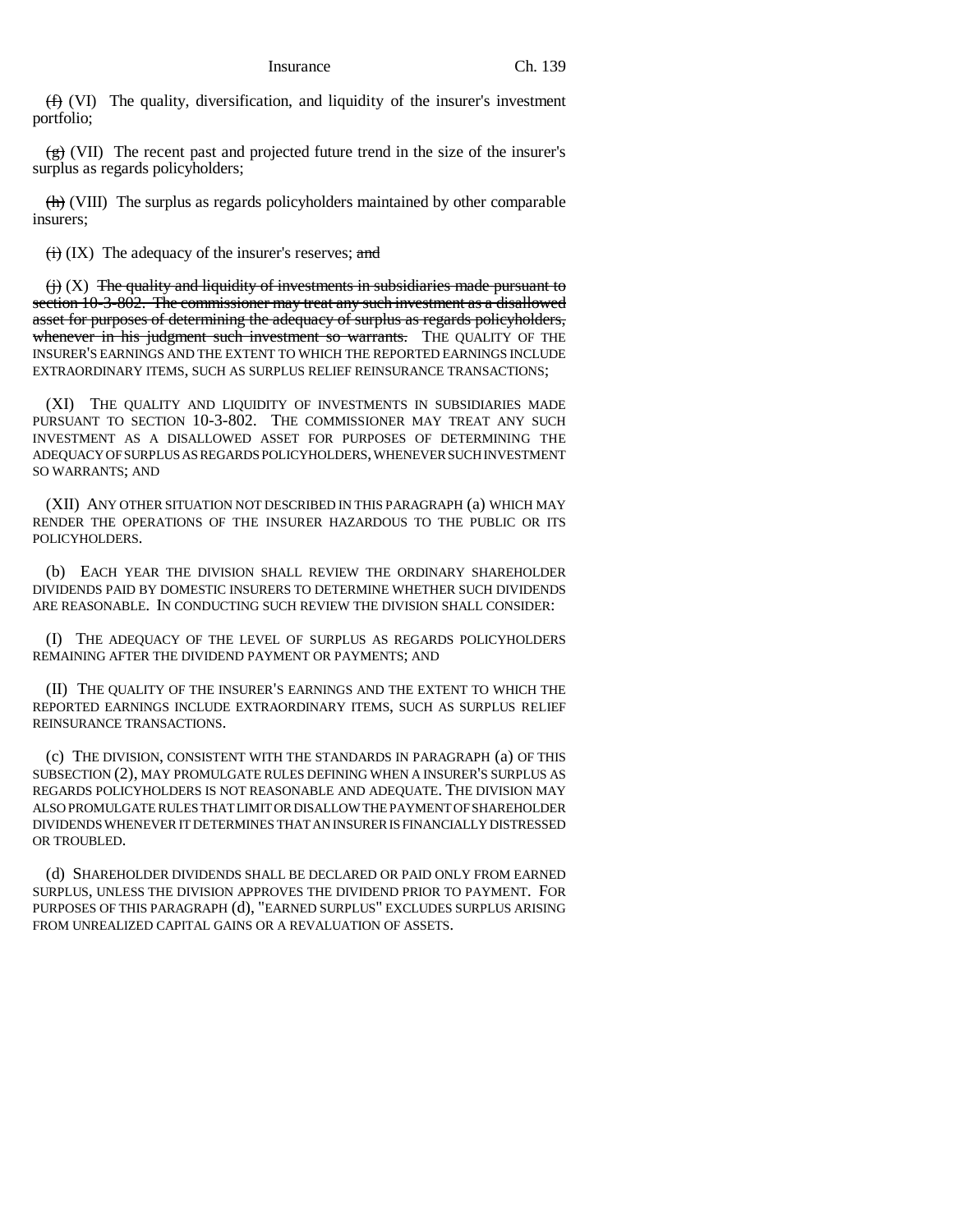(3) No insurer subject to registration under section 10-3-804 shall pay any extraordinary dividend or make any other extraordinary distribution to its shareholders until thirty days after the commissioner has received notice of the declaration thereof and has not within such period disapproved such payment or the commissioner has approved such payment within such thirty-day period. For purposes of this section, an extraordinary dividend or distribution includes any dividend or distribution of cash or other property, whose fair market value together with that of other dividends or distributions made within the preceding twelve months exceeds the lesser GREATER of ten percent of such insurer's surplus as regards policyholders as of December 31 next preceding, or the net gain from operations of such insurer, if such insurer is a life insurer, or the net income, if such insurer is not a life insurer, not including realized capital gains, for the twelve-month period ending December 31 next preceding but shall not include pro rata distributions of any class of the insurer's own securities. In determining whether a dividend or distribution is extraordinary, an insurer other than a life insurer may carry forward net income from the previous two calendar years that has not already been paid out as dividends. This carry-forward shall be computed by taking the net income from the second and third preceding calendar years, not including realized capital gains, less dividends paid in the second and immediate preceding calendar years. Any other provision of law to the contrary notwithstanding, an insurer may declare an extraordinary dividend or distribution which is conditional upon the commissioner's approval thereof, and such a declaration confers no rights upon shareholders until the commissioner has approved the payment of such dividend or distribution or the commissioner has not disapproved such payment within the thirty-day period referred to in this subsection (3).

(4.5) ANY DOMESTIC INSURER THAT IS A MEMBER OF AN INSURANCE HOLDING COMPANY SYSTEM AND DECLARES A SHAREHOLDER DIVIDEND SHALL REPORT SUCH DECLARATION TO THE DIVISION WITHIN FIVE DAYS THEREAFTER AND AT LEAST TEN BUSINESS DAYS BEFORE THE PAYMENT. IF THE DIVISION, APPLYING THE CRITERIA IN PARAGRAPH (a) OF SUBSECTION (2) OF THIS SECTION, DETERMINES THAT THE INSURER'S SURPLUS AS REGARDS POLICYHOLDERS IS NOT REASONABLE IN RELATION TO THE INSURER'S OUTSTANDING LIABILITIES AND ADEQUATE TO ITS FINANCIAL NEEDS, IT MAY, PRIOR TO THE EXPIRATION OF THE TEN-DAY PERIOD DESCRIBED IN THIS SUBSECTION (4.5), ENTER AN ORDER PROHIBITING THE PAYMENT OF THE DIVIDEND. AT THE REQUEST OF THE INSURER THE DIVISION SHALL PROMPTLY SET THE MATTER FOR HEARING. THE COMMISSIONER SHALL ENTER A FINAL ORDER WITHIN THIRTY DAYS OF COMPLETION OF THE HEARING. ANY ORDER PROHIBITING THE PAYMENT OF A DIVIDEND SHALL REMAIN IN EFFECT PENDING ENTRY OF A FINAL ORDER BY THE COMMISSIONER. THE DIVISION MAY, TAKING INTO CONSIDERATION THE FACTORS SET FORTH IN PARAGRAPH (a) OF SUBSECTION (2) OF THIS SECTION, PROMULGATE RULES CONCERNING THE REPORTING OF PROPOSED DIVIDENDS AND THE CONDUCT OF HEARINGS PERTAINING THERETO.

**SECTION 2.** 10-5-108 (1) (c), Colorado Revised Statutes, 1987 Repl. Vol., as amended, is amended to read:

**10-5-108. Placement of surplus line insurance.** (1) (c) In addition, an alien insurer, as defined in section 10-3-301 (1), must have in force in the United States IN an irrevocable trust account in a qualified United States financial institution, for the benefit of United States policyholders an amount not less than two million five